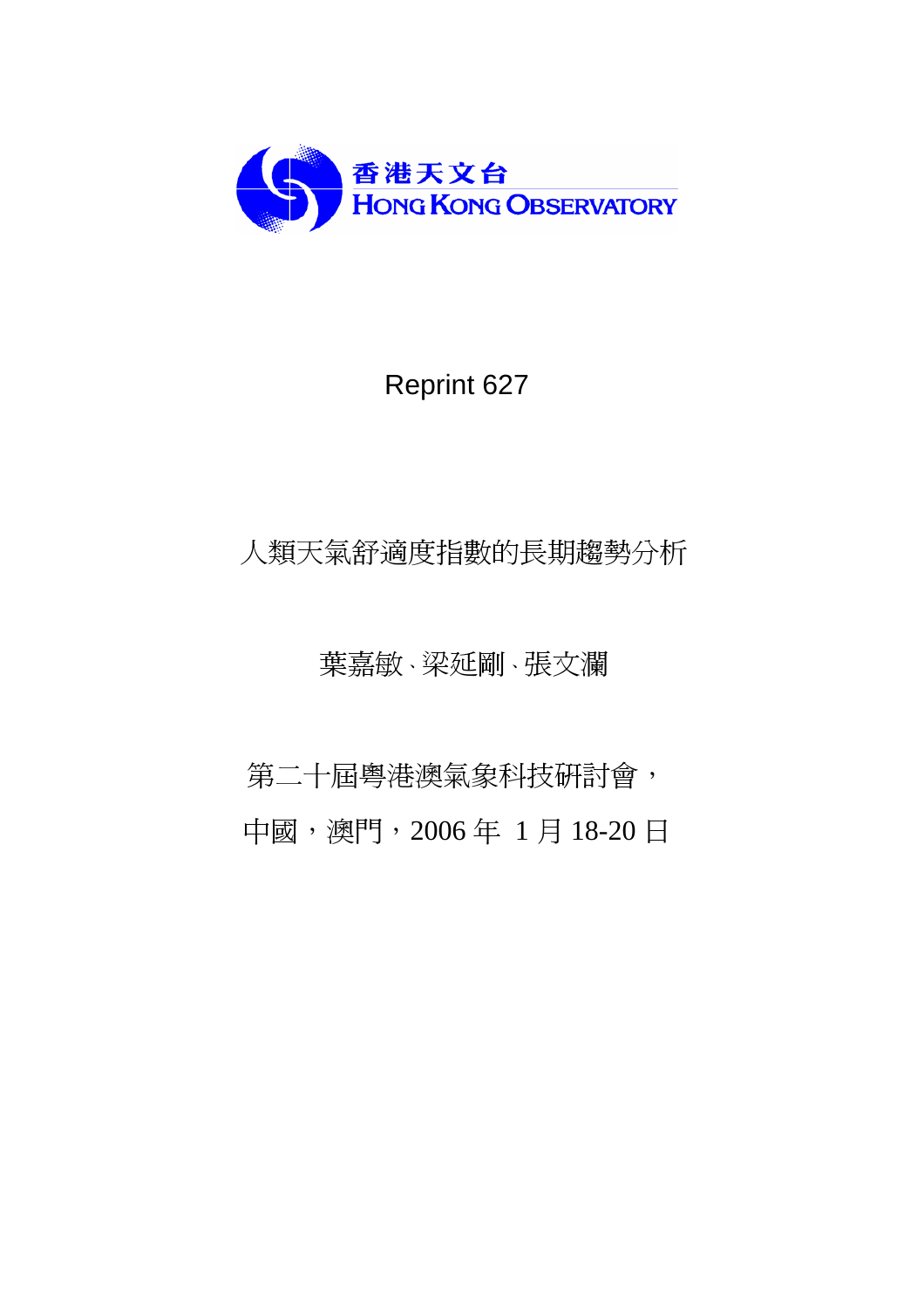## 人類天氣舒適度指數的長期趨勢分析

## 葉嘉敏 梁延剛 張文瀾

## 香港天文台

#### 摘要

本文分析了淨有效温度指數(Net Effective Temperature Index)、視温度 (遮蔽 )指數 (Apparent Temperature (shade) Index)、酷熱指數 (Heat Index)、濕熱指數(Humidex)、風寒指數(Windchill Index)及濕黑球温度 指數(Wet Bulb Globe Temperature Index)在香港的長期趨勢。在冬天, 指數值越小代表越容易令人因寒冷而感到不適。在夏天,指數越大則代表 越容易令人因酷熱而感到不適。

1983 至 2004 年,淨有效温度指數的冬天(11 月到 3 月)年平均值每 10 年顯 著上升 8.85%,視温度(遮蔽)指數及風寒指數(Windchill Index)的冬天年 平均值則每10年分別顯著上升 5.89% 及 3.82%。在夏天(5月到9月),視 温度(遮蔽)指數年平均值每 10 年顯著上升 1.24%。

#### **Long term trend analyses of weather stress indices for human**

*Cleo Yip, Y K Leung and W L Chang Hong Kong Observatory* 

#### *Abstract*

This study analyzed long-term trends in the weather stress indices: the Net Effective Temperature Index, Apparent Temperature (Shade) Index, Heat Index, Humidex, Windchill Index and Wet Bulb Globe Temperature Index in Hong Kong. In winter, the lower the index, the more stressful is the weather. In summer, the higher the index, the more stressful is the weather.

Between 1983 and 2004, the mean winter (November-March) Net Effective Temperature Index increased significantly at 8.85% per decade, the mean winter Apparent Temperature (Shade) Index and the Windchill Index increased at 5.89% and 3.82% per decade respectively. The mean summer (May to September) Apparent Temperature (Shade) Index also increased significantly at 1.24% per decade.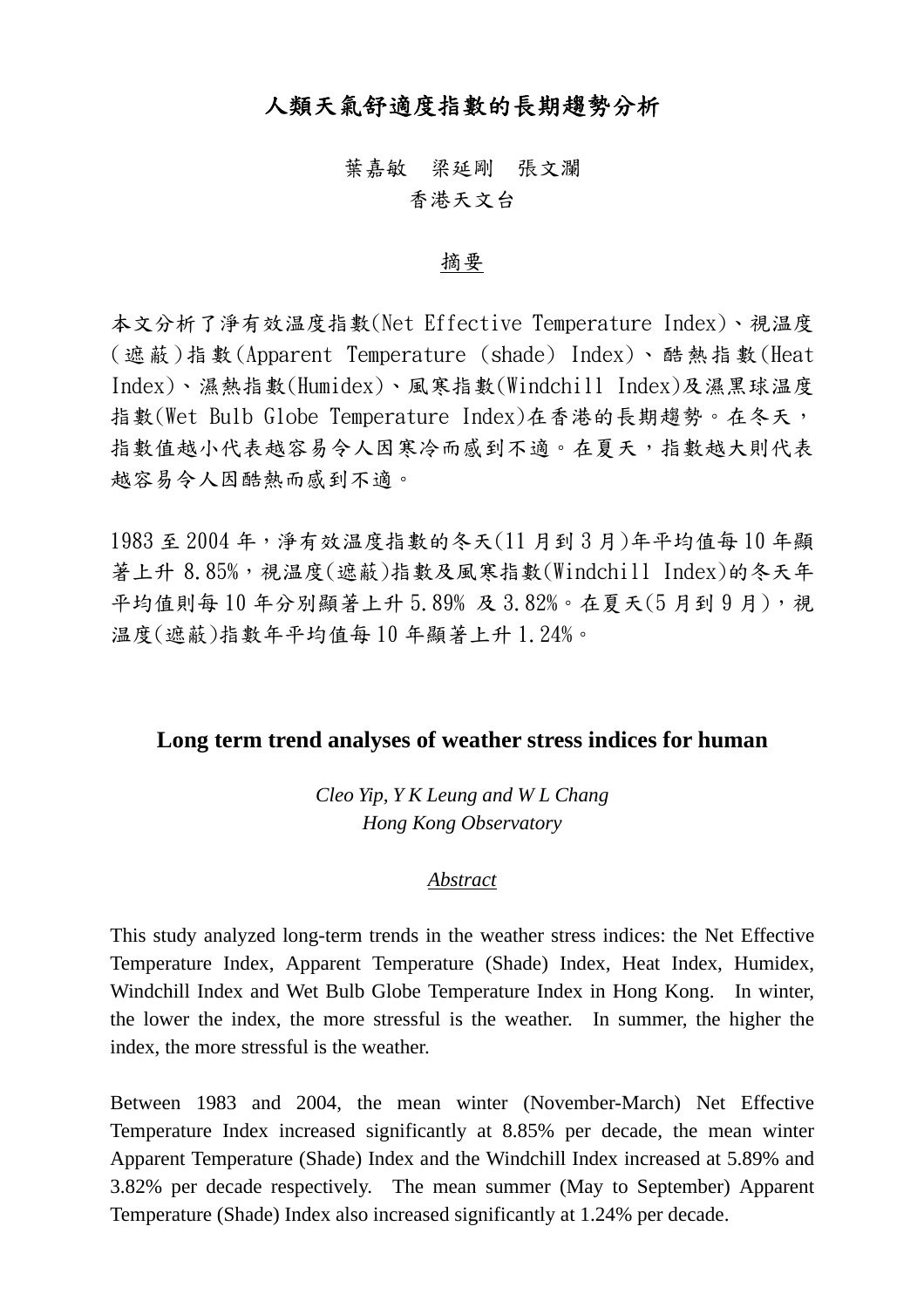#### **1.** 引言

人類生物氣象學(Human Biometeorology)專門研究氣象對人類健康 的影響,以往很多這方面的文獻(例如 WHO/WMO/UNEP 1996, WHO/WMO/UNEP 2003)均指出氣候及其轉變可直接或間接影響人類的健康。在衆多氣象元素 中,由極端炎熱或寒冷情況引致的發病及死亡率是最高的 (WHO/WMO/UNEP 1996)。2003 年夏天在西南歐出現的熱浪,引致超過 21,000 人死亡(WMO 2003) 便是其中一例。

人類是温血動物,對氣温的轉變會作出生理的反應以保持體温在 37℃ 左右。冬天的嚴寒及感夏的酷熱能為人類帶來不適,尤以生理調節能 力較差的幼兒、長者或長期病患者為嚴重,增加誘發心、肺、呼吸道等有 關疾病的機會(WHO/WMO/UNEP 2003)。

除了氣温外,其他氣象條件例如濕度及風速等都會影響人體的舒適 度。舉例來說,在炎熱的天氣下,高濕度會減少人體因透過蒸發而流失的 熱量,低風速亦會減低人體熱量的流失,增加不適程度。基於以上原因, 結合上述氣象條件的人類天氣舒適度指數應運而生。

從文獻中(如 Kalkstein and Valimont 1986)可以看到,人類天氣舒 適度指數的研究集中在指數值的地域變化。本文利用香港的氣象數據分析 了 6 種常用的舒適度指數的日及月變化,並探討這些指數在全球變暖及城 市化的影響下的長期趨勢。初步分析結果顯示在 1983-2004 年,冬天及夏 天的年平均指數都有上升的趨向。

#### 2. 氣象數據和舒適度指數

#### 2.1 數據

本研究計算各舒適度指數所用的氣象數據源自香港天文台。這些數 據包括由 1968 至 2005 年 3 月天文台總部錄得的每小時氣温、相對濕度、 水汽氣壓及風速等資料。將每小時計算所得的舒適度指數進行平均,可得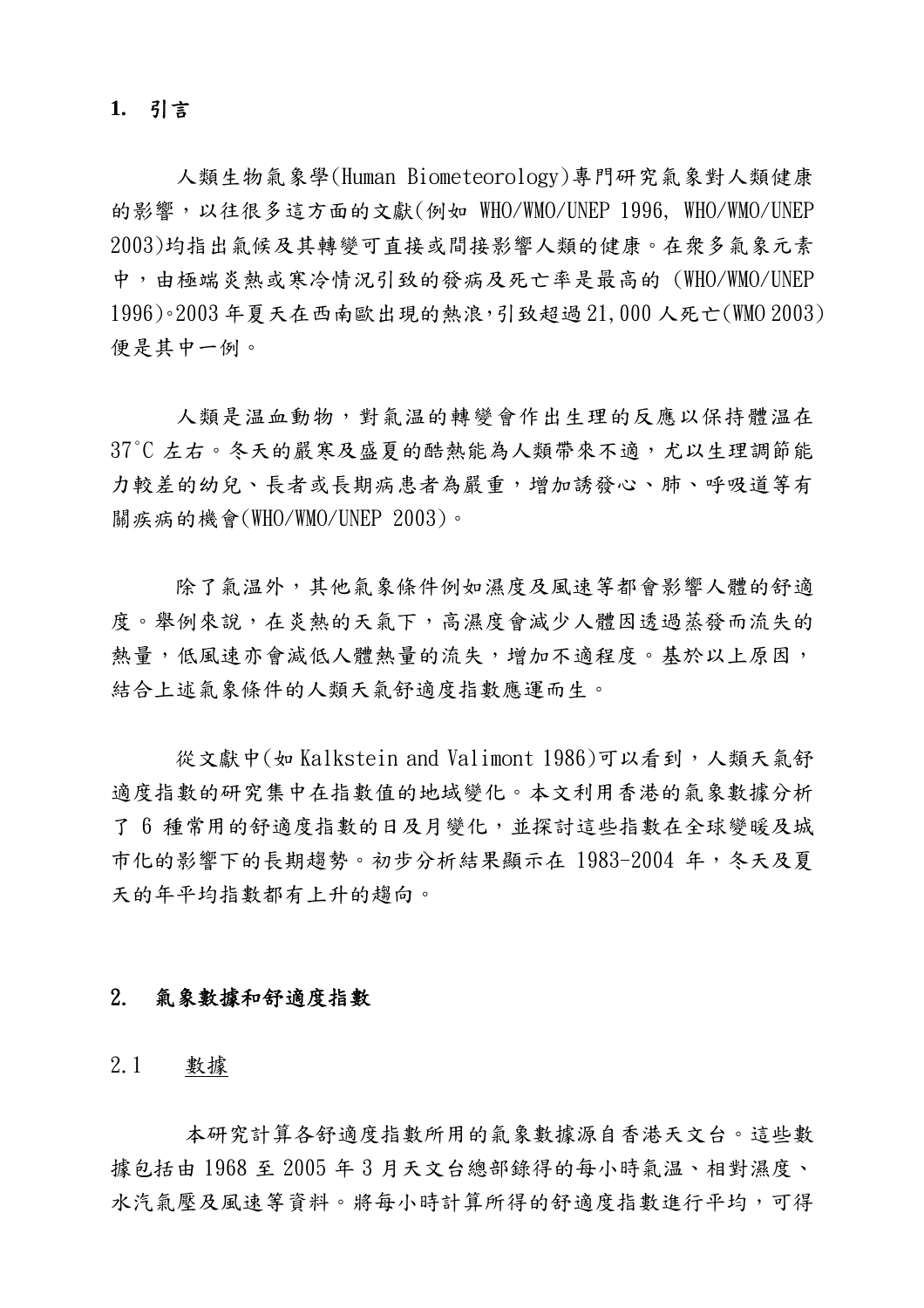到日平均、月平均和年平均舒適度指數。

#### 2.2 舒適度指數

 本文分析及比較 6 種不同的舒適度指數的日、月變化和趨勢。這 6 種指數為淨有效温度指數(Net Effective Temperature Index,簡稱 NET)、 酷熱指數(Heat Index,简稱 HI)、濕熱指數(Humidex,簡稱 HMI)、視温 度(遮敝)指數(Apparent Temperature (shade) Index,簡稱 AT)、 風寒 指數(Windchill Index,簡稱 WCI)及濕黑球温度指數(Wet Bulb Globe Temperature Index ,簡稱 WBGT)。有關這 6 個指數所用的氣象參數、計 算公式、適用範圍及參考文獻等見表 1。

6 個指數中,NET、AT 適用於冬天及夏天,WCI 只適用冬天,HI、HMI 及 WBGT 只適用於夏天。跟 Li and Chan (2000)一樣,本文的冬天是指 11 至3月,夏天則指5月至9月。在冬天,指數值越小代表越容易令人因寒 冷而感到不適。在夏天,指數越大則代表越容易令人因酷熱而感到不適。

#### 3. 舒適度指數的日、月變化及相互關係

3.1 日變化

圖 1 及圖 2 分別顯示各冬天及夏天指數的每小時平均分佈。從圖中 可以得知,各指數值都以下午1時至3時為最大,早上5時至7時為最小。 無論是冬天或夏天,指數的日變化與氣温的日變化一致(圖 3a 及 3b)。這與 各計算指數的公式中,氣温佔較大的比重有關。

3.2 月變化

各冬天指數的月平均分佈頗相似,指數值以 1 月及 2 月份最小(圖 5)。圖 6 是各夏天指數的月平均圖,指數值最大在7月,其次是8月,然 後依次為6月、9月及5月。無論是夏天或冬天,指數的月變化也與氣温的 月變化相符(圖 4a 及 4b)。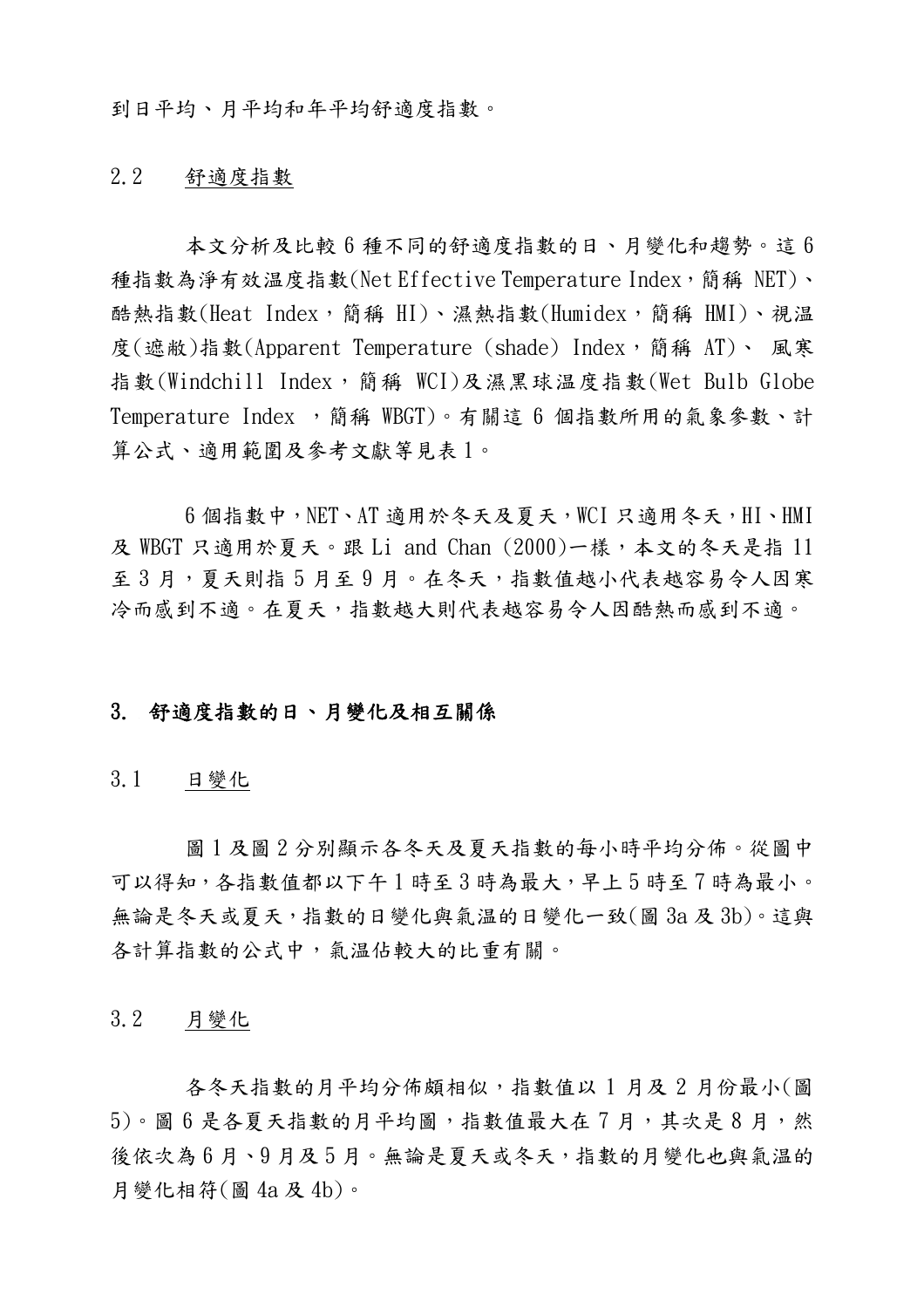3.3 相互關係

表 2a 顯示冬天每小時指數的相互關係,相關係數介乎 0.78 至 0.94,在統計學上達 5% 顯著水平。夏天各指數的相互關係更大,相關係數 介乎 0.83 至接近 1(表 2b),在統計學上也達 5% 顯著水平。其中以 WBGT 和 HMI 的相關係數最大,達 0.998。

#### 4. 舒適度指數的長期趨勢

計算及測試長期趨勢的統計方法很多,包括參數化方法(如線性廻歸 和 t-測試 (Easterling et al. 1997))及非參數化方法(如 Mann-Kendall 測試(Qian and Giorgi 2000))等。本文採用線性廻歸方法,以最小二乘法 求取廻歸線,以廻歸線的斜率作為趨勢的量值,並利用雙尾 t-測試檢驗趨 勢是否達 5% 顯著水平。

天文台總部的年平均風速在 1982 年前、後分別有上升及下降的趨 勢,所以本文除 1968-2004 年外,還分析了 1968-1982 年和 1983-2004 年 的冬天及夏天平均指數的長期趨勢。

#### 4.1 冬天指數

各冬天指數的長期趨勢見圖 7。可以看到 3 個指數都呈上升趨勢。 WCI、AT 和 NET 在 1968-2004 年的上升速率分別為每 10 年 1.52% 、 2.59% 及 2.89%。各指數在 1968-1982 年也上升,但上升幅度不及在 1983-2004 年 的大。在 1983-2004 年, WCI 和 AT 的上升速率分別為每 10 年 3.82% 和 5.89%,約為 1968-2004 年的兩倍。NET 在 1983-2004 年間的上升速率(每 10 年 8.85%)最大,是 1968-2004 年的 3 倍左右。除 1968-1982 年各指數的 趨勢在統計學上未達 5% 顯著水平外,所有指數在 1968-2004 年及 1983-2004 年的趨勢都達 5% 顯著水平。

指數的長期上升與氣温的長期上升及風速的長期下降有關。受全球 變暖及城巿熱島效應影響,香港天文台總部的 12 月至 2 月平均氣温自二次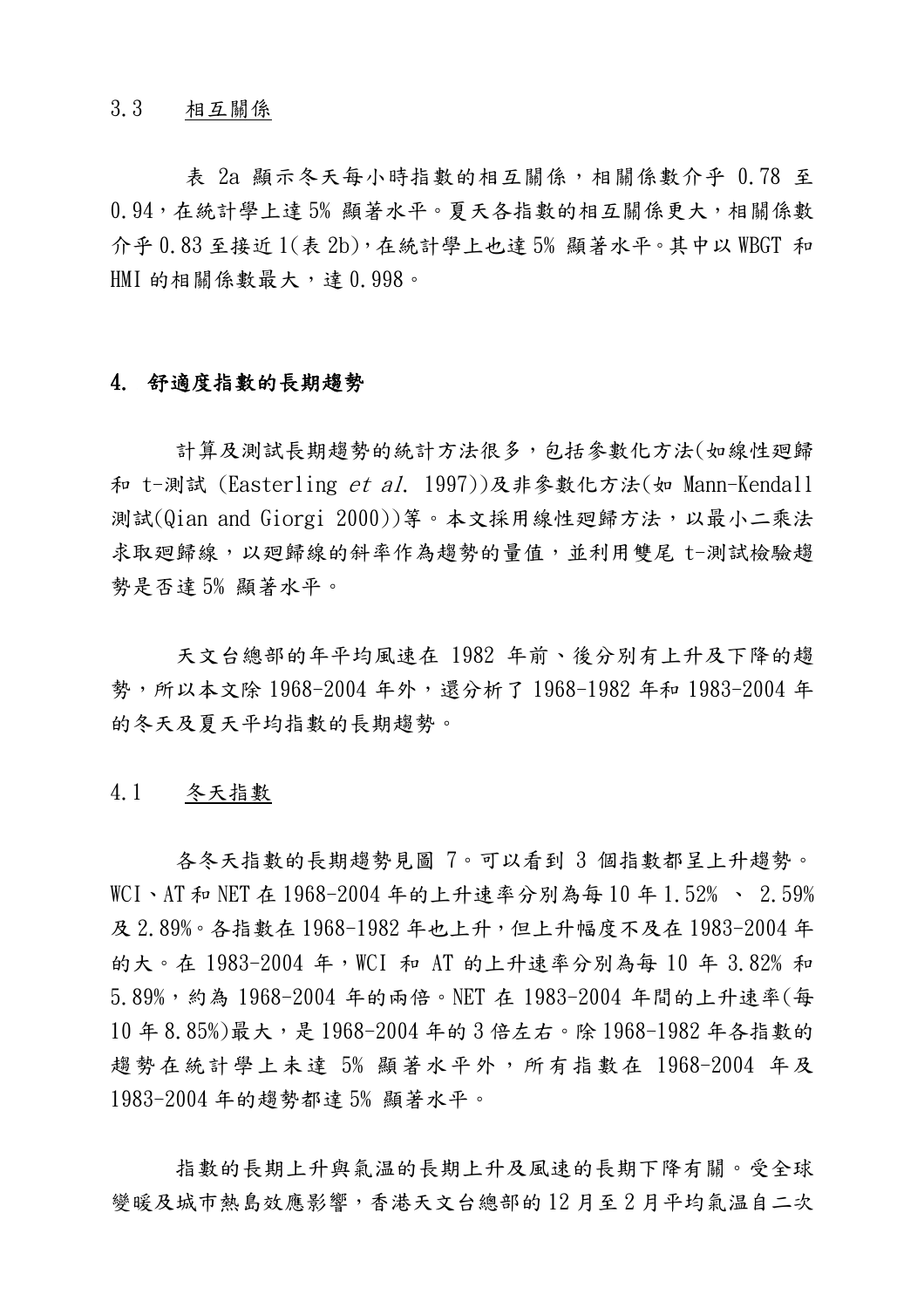大戰後上升(Leung *et al.* 2004)。1968-2004 年、1968-1982 年和 1983-2004 年的冬天氣温上升速率分別為每 10 年 2.13%、3.10% 和 4.34% (表 3a)。80 年代中期以後天文台總部的風速呈下降趨勢,可能與高密度的城巿發展有 關(梁延剛等 2004)。1983-2004 年冬天風速的下降速率為每 10 年 10.12% (表 3a),風速下降有助冬天的指數在 1983 年後加速上升。

#### 4.2 夏天指數

圖 8 顯示各夏天指數的長期趨勢。在 1968-2004 年,各指數的變化 不大。各指數在 1968-1982 年呈下降趨向但在 1983-2004 年呈上升趨向。 在 1983-2004 年,各指數的上升速率介乎最低的 0.19% (WBGT) 至最高的 1.24% (AT),與這段時期因受全球暖化及高密度的城市發展氣溫呈上升及 風速呈下降的趨向相符(表 3b)。除 1983-2004 年 AT 的趨勢外, 上述所有指 數的趨勢在統計學上都未達 5% 顯著水平。

在 1983-2004 年,夏天指數的上升速率相比冬天指數的上升速率為 小,與氣温的上升速率及風速的下降速率在夏天不及冬天的大有關(表 3a 及 3b)。

#### 5. 結論

本文所用的 6 個人類天氣舒適度指數都顯示相似的日和月變化。各 指數值都以下午1時至3時最大,早上5時至7時最小。各冬天指數值以1 月及 2 月最小,而各夏天指數值以 7 月和 8 月最大。

無論是冬天及夏天,各指數的年平均在 1983-2004 年都呈上升趨勢, 與全球變暖及高密度城市發展的影響下氣温上升及風速下降有關。在這段 期間,冬天指數的上升速率介乎 3.82% 至 8.85%,而夏天指數的上升速率 較小,介乎 0.19% 至 1.24%。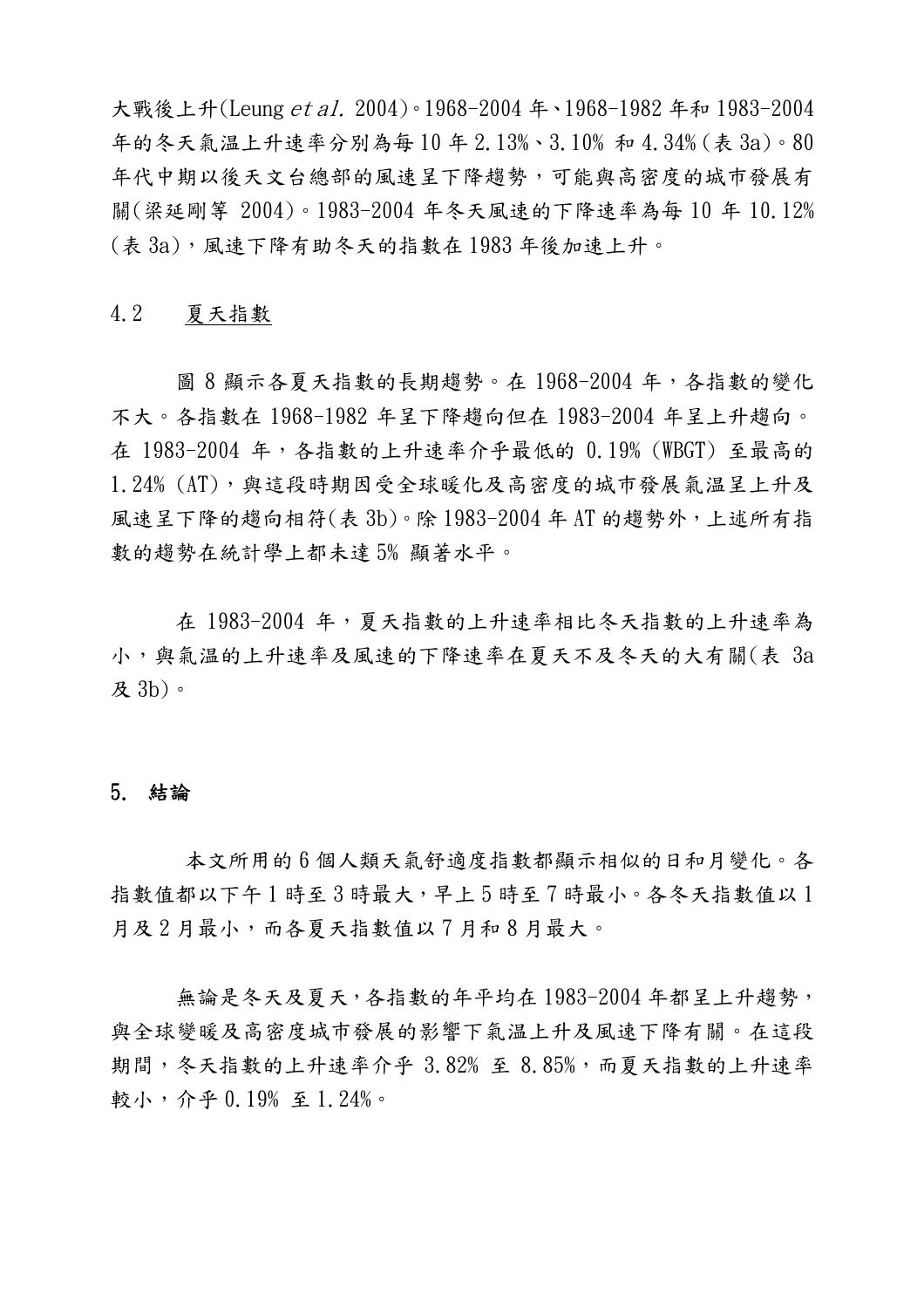- Bureau of Meteorology, Australia: About the WBGT and Apparent Temperature Indices. Available online: http://www.bom.gov.au/info/thermal\_stress/
- Easterling, D.R., B. Horton, P.D. Jones, T.C. Peterson, T.R. Karl, D.E. Parker, M.J. Salinger, V. Razuvayeu, N. Plummer, P. Jamason, C.K. Folland, 1997: Maximum and Minimum Temperature Trends for the Globe. *Science* **277**, 364-367.
- Environment Canada: Humidity Brochures. Available online: http://www.msc-smc.ec.gc.ca/cd/brochures/humidity\_e.cfm#3
- Hentschel, G., 1987: A human biometeorology classification of climate for large and local scales. In *Proc. WMO/HMO/UNEP Symposium on Climate and Human Health, Leningrad 1986,* Vol I, WCPA – No.**1**, WMO.
- Kalkstein, L. S. and K. Valimont, 1986: An evaluation of summer discomfort in the United States using a relative climatological index. *Bull. Amer. Meteor. Soc*., **67**, 842-848.
- Leung, Y.K., K.H. Yeung, E.W.L. Ginn and W.M. Leung, 2004a: Climate change in Hong Kong. *Hong Kong Observatory Technical Note* No. **107.**
- Li, P.W. and S.T. Chan, 2000: Application of a weather stress index for alerting the public to stressful weather in Hong Kong. *Meteorol. Appl*. **7**, 369-375.
- National Weather Service Birmingham, AL, NOAA, USA: Heat Index. Available online: http://www.srh.noaa.gov/bmx/tables/hindex.html
- Qian, Y. and F. Giorgi, 2000: Regional climatic effects of anthropogenic aerosols? The case of Southwestern China. *Geophys. Res. Let.* **27**, 3521-3524.
- Steadman, R.G., 1984: A universal scale of apparent temperature. *J. Climate Appl. Meteorol.* **23,** 1674-1687.
- WHO/WMO/UNEP, 1996: *Climate and Human Health* (edited by Kalkstein, L.S., W.J. Maunder and G. Jendritzky). WMO No. **843**. World Meteorological Organization.
- WHO/WMO/UNEP, 2003: *Climate Change and Human Health Risks and Responses* (edited by McMichael, A.J., D.H. Campbell-Lendrum, C.F. Corvalan, K.L. Ebi, A.K. Githeko, J.D. Scheraga and A. Woodward). World Meteorological Organization, Geneva.
- WMO, 2004: *Global Temperature in 2003 Third Warmest.* WMO Statement on the Status of the Global Climate in 200. Press Release. WMO-No **702**. World Meteorological Organization (http://www.wmo.ch/web/Press/Press702\_en.doc)
- 梁延剛、鄭婉圓及胡文志,2004: 香港大氣能見度的長期變化. *Hong Kong Observatory Reprint* No. **565.**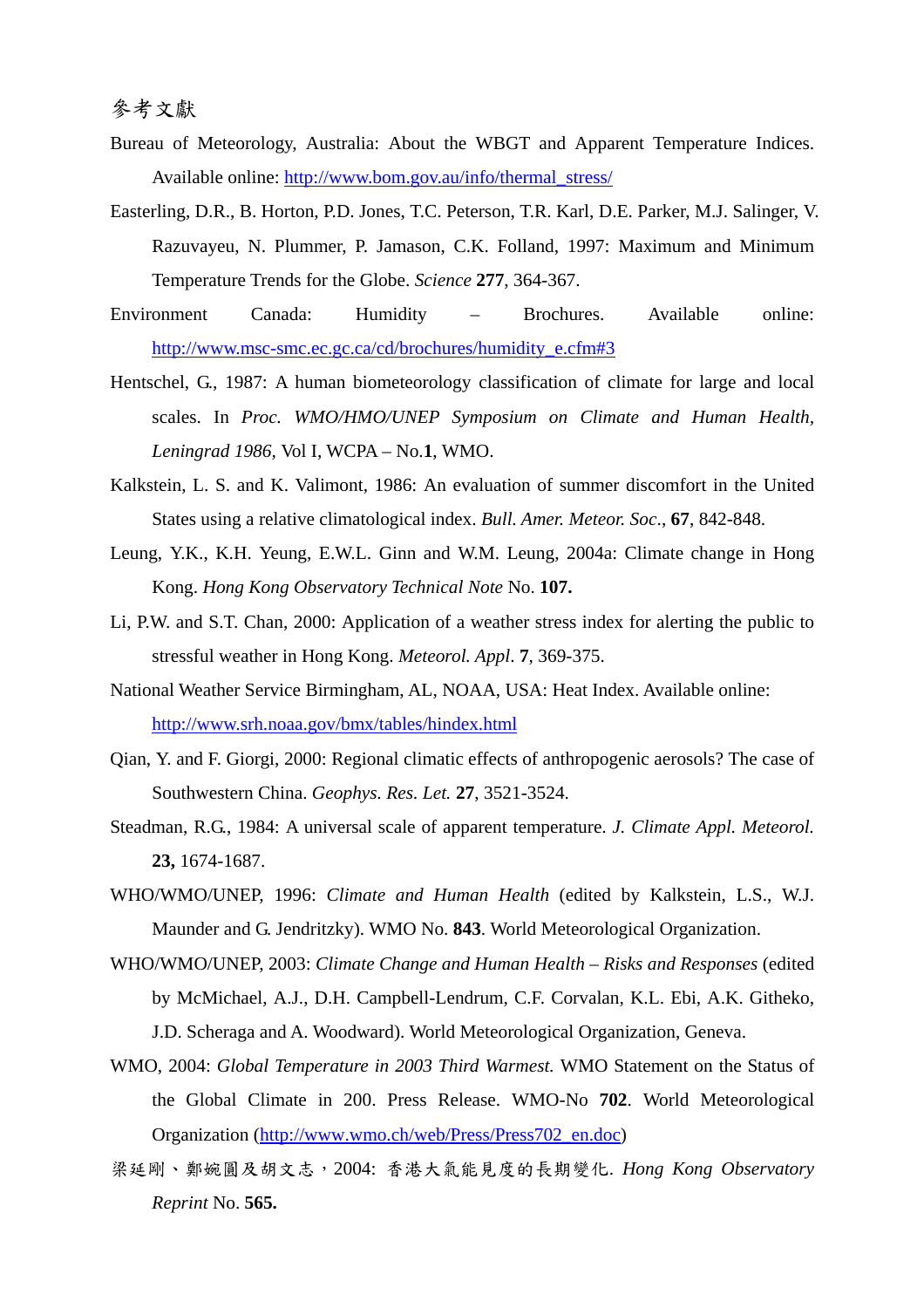| 舒適指數               | 氣象參數                                   | 公式                                                                                                                                                                                                                                               | 適用範圍  | 參考文獻/機構                                                  |
|--------------------|----------------------------------------|--------------------------------------------------------------------------------------------------------------------------------------------------------------------------------------------------------------------------------------------------|-------|----------------------------------------------------------|
| 淨有效温度指數<br>(NET)   | 氣温(T)、<br>相對濕度<br>$(RH)$ 及風<br>速 $(v)$ | $37 - \frac{37 - T}{0.68 - 0.0014RH + 1/(1.76 + 1.4v^{0.75})}$<br>$-0.29T(1 - 0.01RH)$                                                                                                                                                           | 夏天、冬天 | Hentschel, G<br>(1987)                                   |
| 酷熱指數 (HI)          | 氣温(T)及<br>相對濕度<br>(RH)                 | $-42.379 + 2.04901523(T) + 10.1433127(RH)$<br>$-0.22475541(T)(RH) - 6.83783 \times 10^{-3}(T^2) -$<br>$5.481717 \times 10^{-2} (RH^2) + 1.22874 \times 10^{-3} (T^2)(RH) +$<br>$8.5282 \times 10^{-4}(T)(RH^2) - 1.99 \times 10^{-6}(T^2)(RH^2)$ | 夏天    | <b>National Weather</b><br>Services, NOAA,<br><b>USA</b> |
| 濕熱指數 (HMI)         | 氣温(T)及<br>水氣壓(e)                       | $T + \frac{5}{9}(e-10)$                                                                                                                                                                                                                          | 夏天    | Environment<br>Canada                                    |
| 視温度(遮敝)<br>指數 (AT) | 氣温(T)、<br>水氣壓(e)<br>及風速<br>(v)         | $-2.7+1.04T+2e-0.65y$                                                                                                                                                                                                                            | 夏天、冬天 | Steadman (1984)                                          |
| 風寒指數<br>(WCI)      | 氣温(T)及<br>風速(v)                        | $13.12 + 0.6215T - 11.37v^{0.16} + 0.3965Tv^{0.16}$                                                                                                                                                                                              | 冬天    | Environment<br>Canada                                    |
| 濕黑球溫度指數<br>(WBGT)  | 氣温 $(T)$ 、<br>水氣壓(e)                   | $0.567T + 0.393e + 3.94$<br>$e = (\frac{RH}{100}) \times 6.10 \times \exp(17.27 \times \frac{T}{237.7 + T})$                                                                                                                                     | 夏天    | Bureau of<br>Meteorology,<br>Australia                   |

### 表 1. 6 個舒適度指數的簡介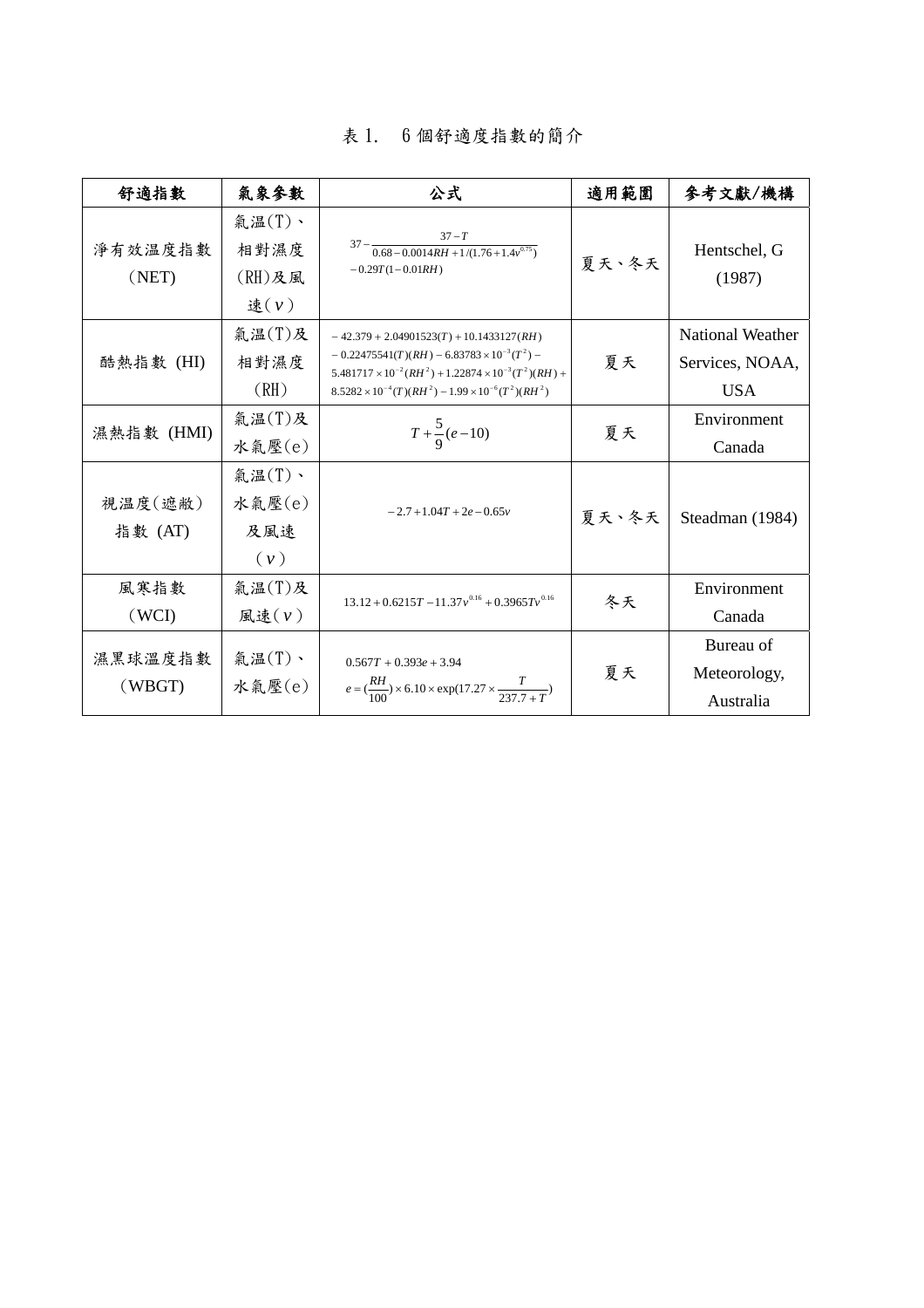表 2. (a)冬天及(b)夏天每小時指數的相互關係,數字顯示相關係數。所有係數在統計 學上逹 5% 顯著水平。

(a)

|         | 淨有效温度指數(NET) | 視温度(遮敝)指數<br>(AT) | 風寒指數 (WCI) |
|---------|--------------|-------------------|------------|
| 淨有效温度   |              |                   |            |
| 指數(NET) |              |                   |            |
| 視温度(遮   |              |                   |            |
| 敝)指數    | 0.78         |                   |            |
| (AT)    |              |                   |            |
| 風寒指數    |              | 0.81              |            |
| (WCI)   | 0.94         |                   |            |

(b)

|                       | 淨有效温度<br>指數(NET) | 酷熱指數<br>(HI) | 濕熱指數<br>(HMI) | 視温度<br>(遮敝)指<br>數 (AT) | 濕黑球溫<br>度指數<br>(WBGT) |
|-----------------------|------------------|--------------|---------------|------------------------|-----------------------|
| 淨有效温度<br>指數(NET)      | 1                |              |               |                        |                       |
| 酷熱指數<br>(HI)          | 0.84             | $\mathbf{1}$ |               |                        |                       |
| 濕熱指數<br>(HMI)         | 0.86             | 0.94         | $\mathbf{1}$  |                        |                       |
| 視温度(遮<br>敝)指數<br>(AT) | 0.89             | 0.83         | 0.84          | $\mathbf{1}$           |                       |
| 濕黑球溫度<br>指數<br>(WBGT) | 0.85             | 0.93         | 0.998         | 0.83                   | 1                     |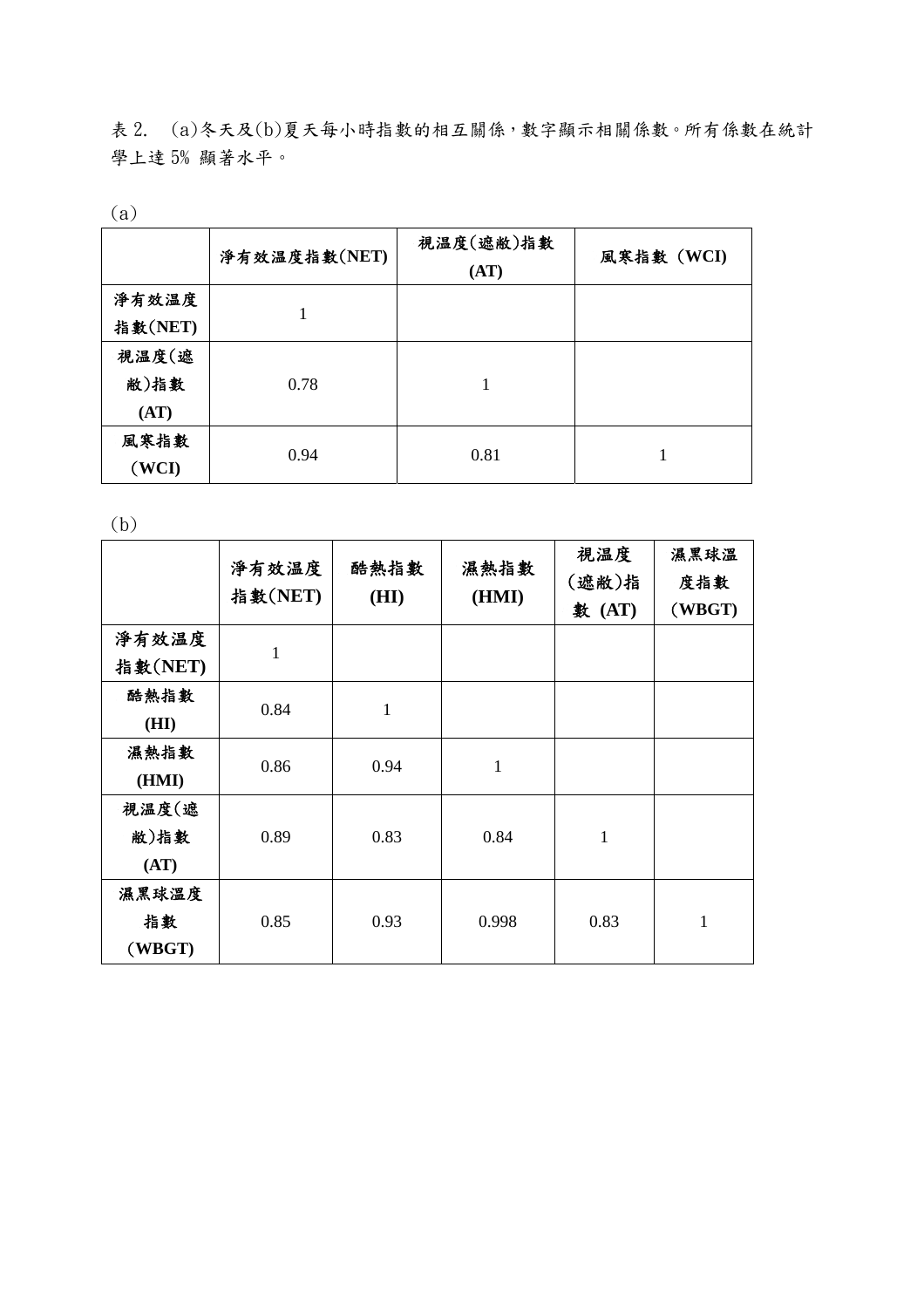表 3. (a)冬天及(b)夏天氣温、風速及相對濕度的長期趨勢。數字代表每 10 年的趨勢。 \*號代表趨勢在統計學上逹 5% 顯著水平。

(a)

| 年份   | 1968-2004  | 1968-1982  | 1983-2004   |
|------|------------|------------|-------------|
| 氣温   | $+2.13\%*$ | $+3.10%$   | $+4.34\%*$  |
| 風速   | $-0.91\%$  | $-16.96\%$ | $-10.12\%*$ |
| 相對濕度 | $+0.90\%$  | $+0.79\%$  | $+0.86\%$   |

(b)

| $\sim$ $ \sim$ |           |           |                        |
|----------------|-----------|-----------|------------------------|
| 年份             | 1968-2004 | 1968-1982 | 1983-2004              |
| 氣温             | $+0.26%$  | $-1.28%$  | $+0.42\%$              |
| 風速             | $+3.88\%$ | $+7.26\%$ | $-9.26\%$ <sup>*</sup> |
| 相對濕度           | $-0.42\%$ | $+0.67\%$ | $-0.71\%$              |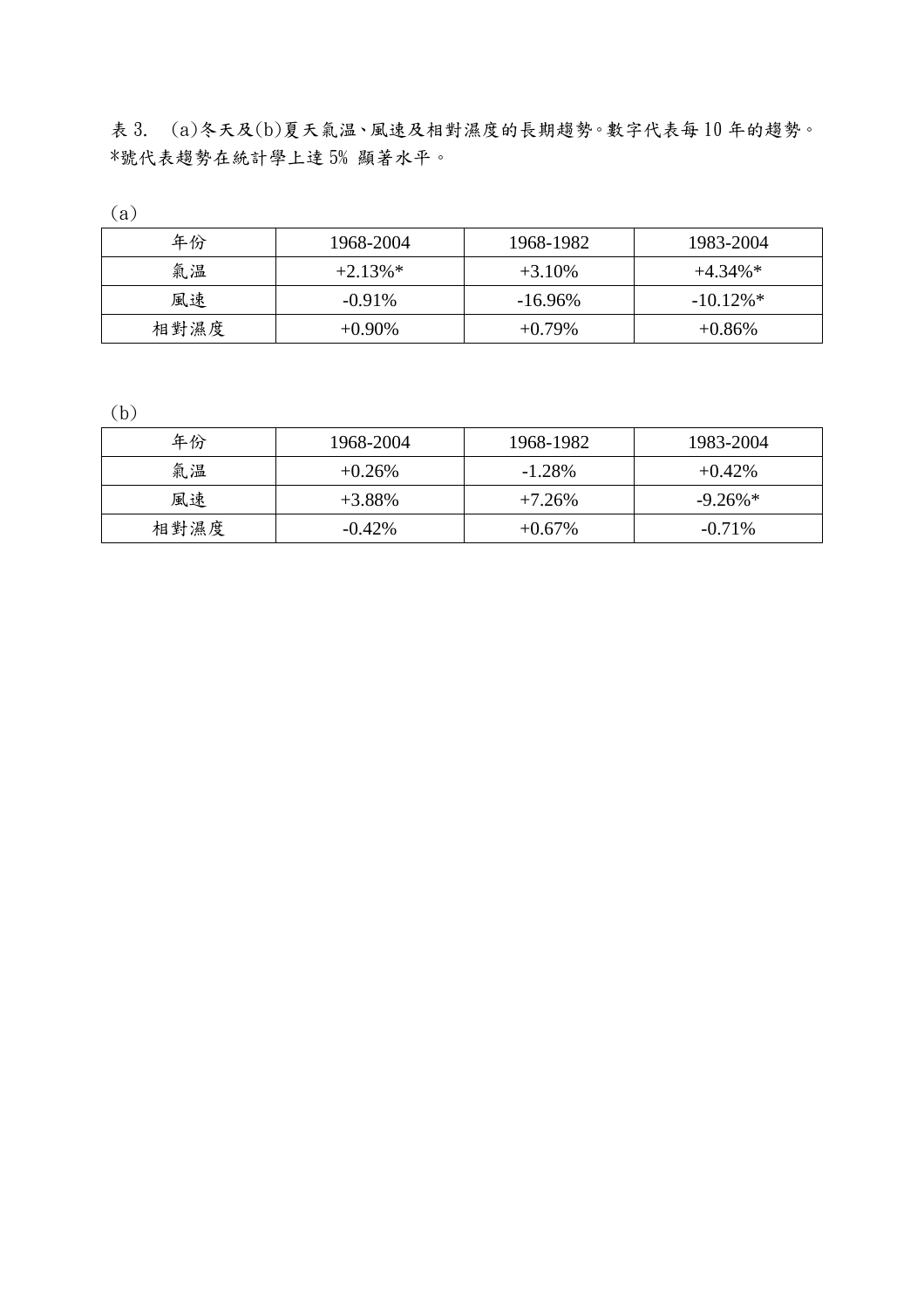

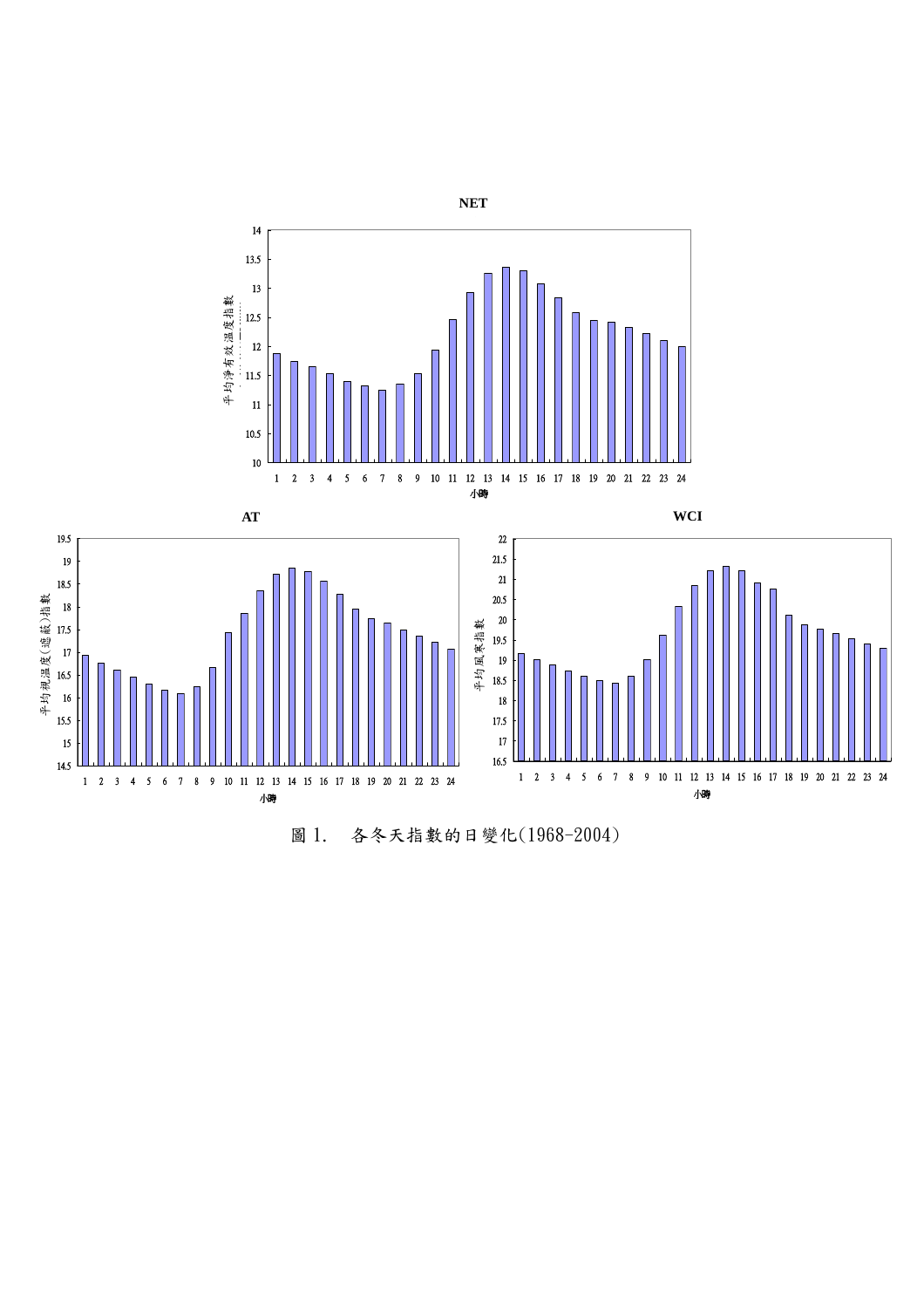



小時







圖 2. 各夏天指數的日變化(1968-2004)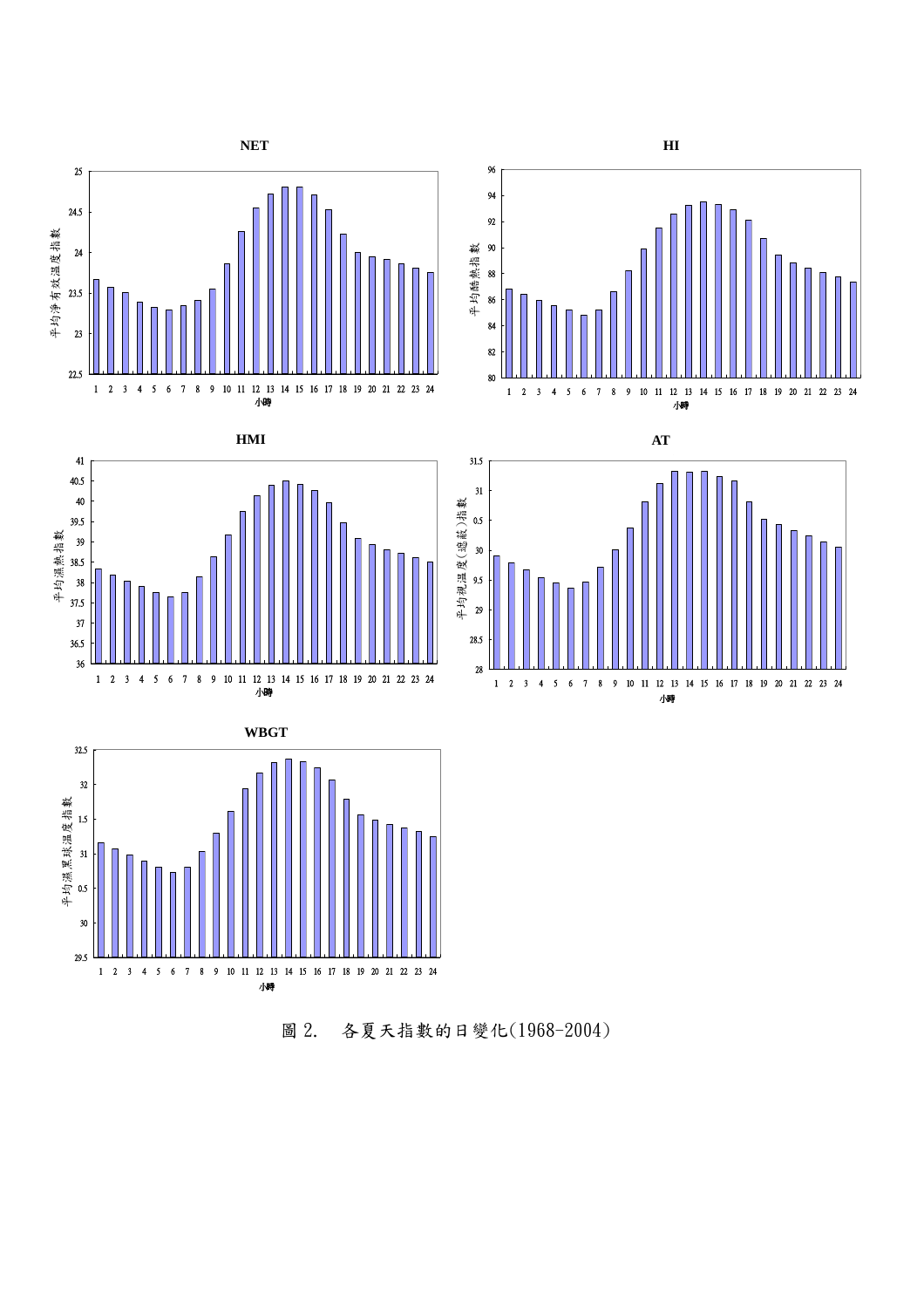

圖 3 (a)冬天及(b)夏天氣温的日變化。



圖 4 (a)冬天及(b)夏天氣温的月變化。垂直線的上下限分別代表平均+標準差。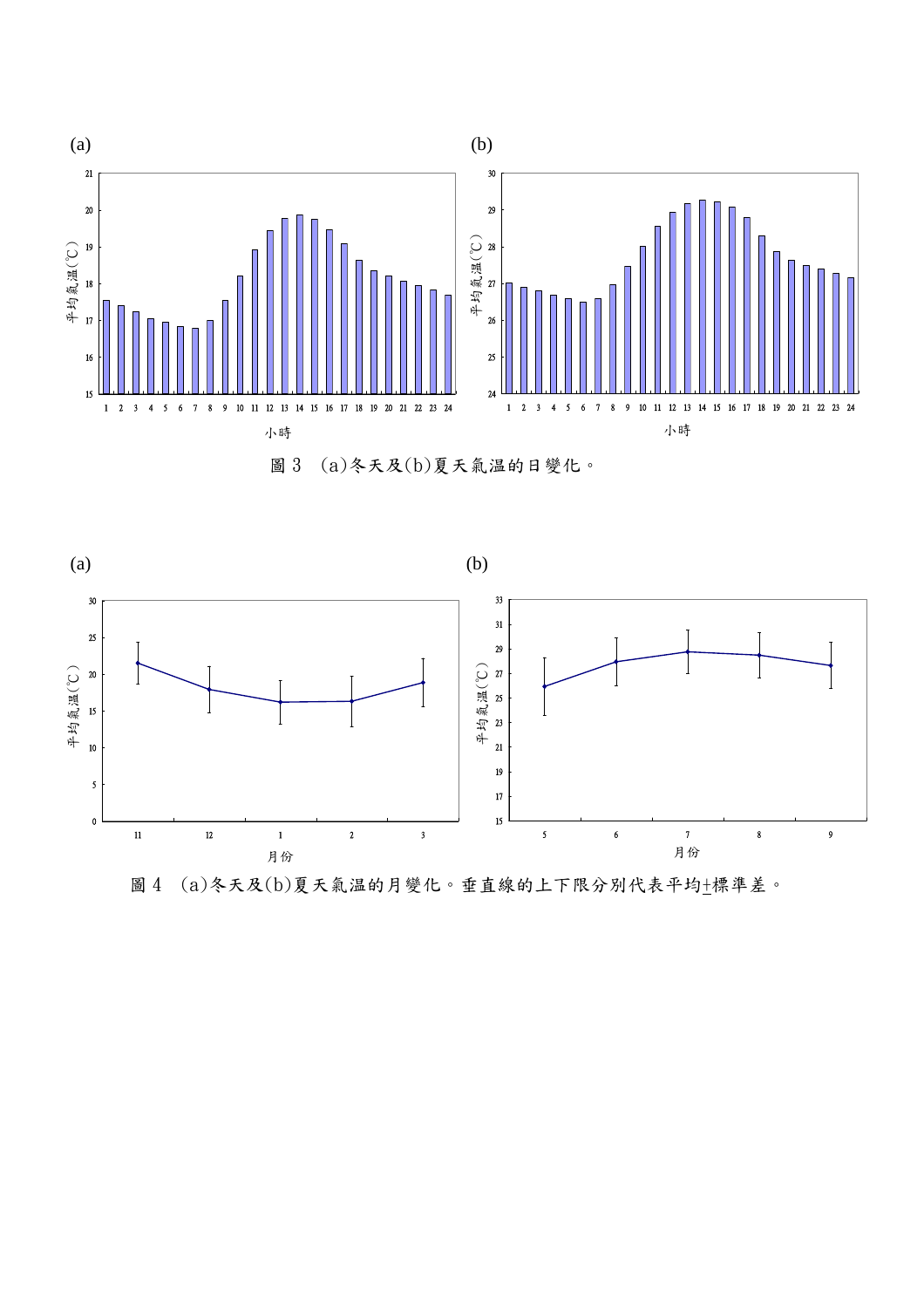



圖 5. 各冬天指數的月變化。圖中各直線的上下限分別代表平均+標準差。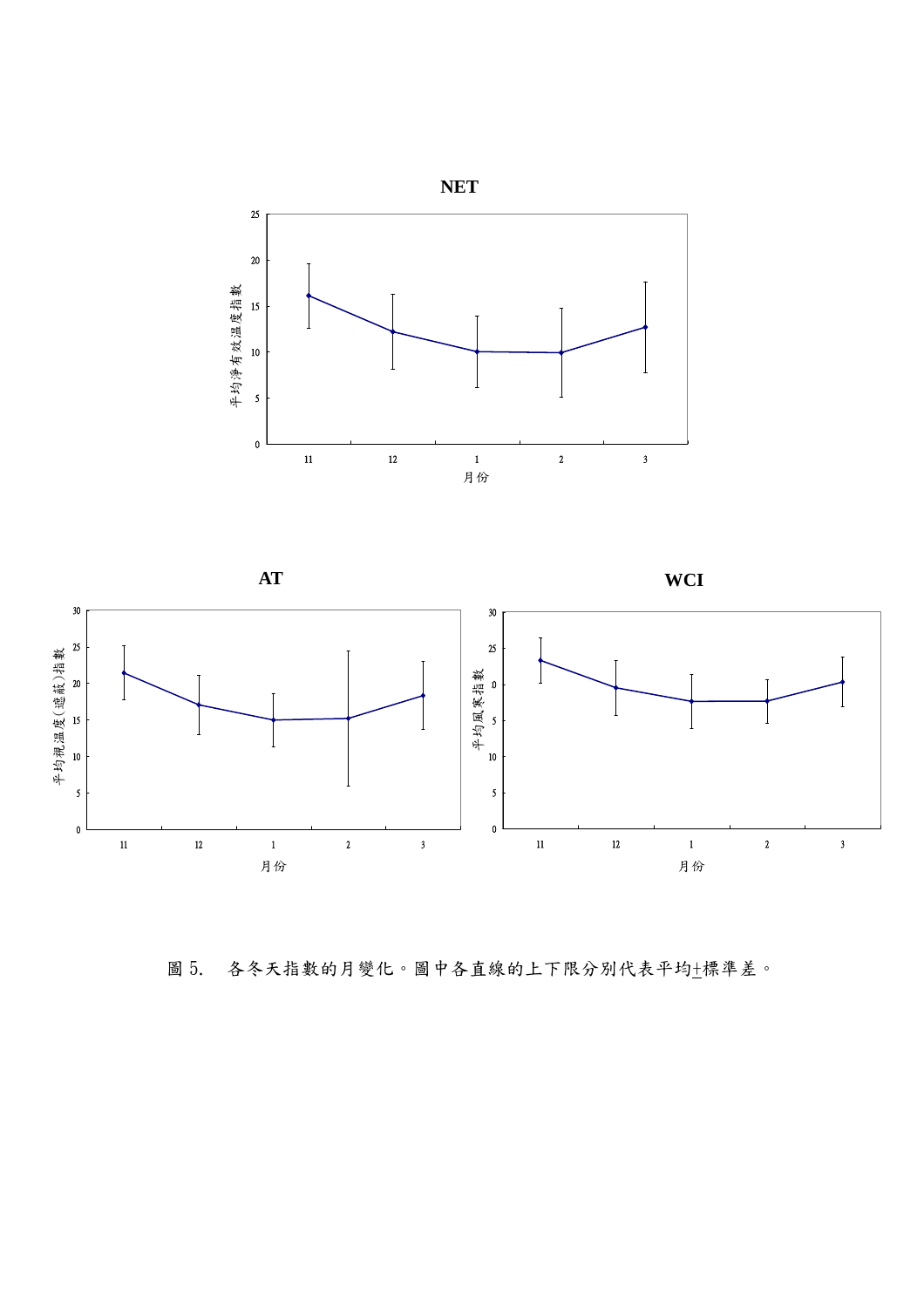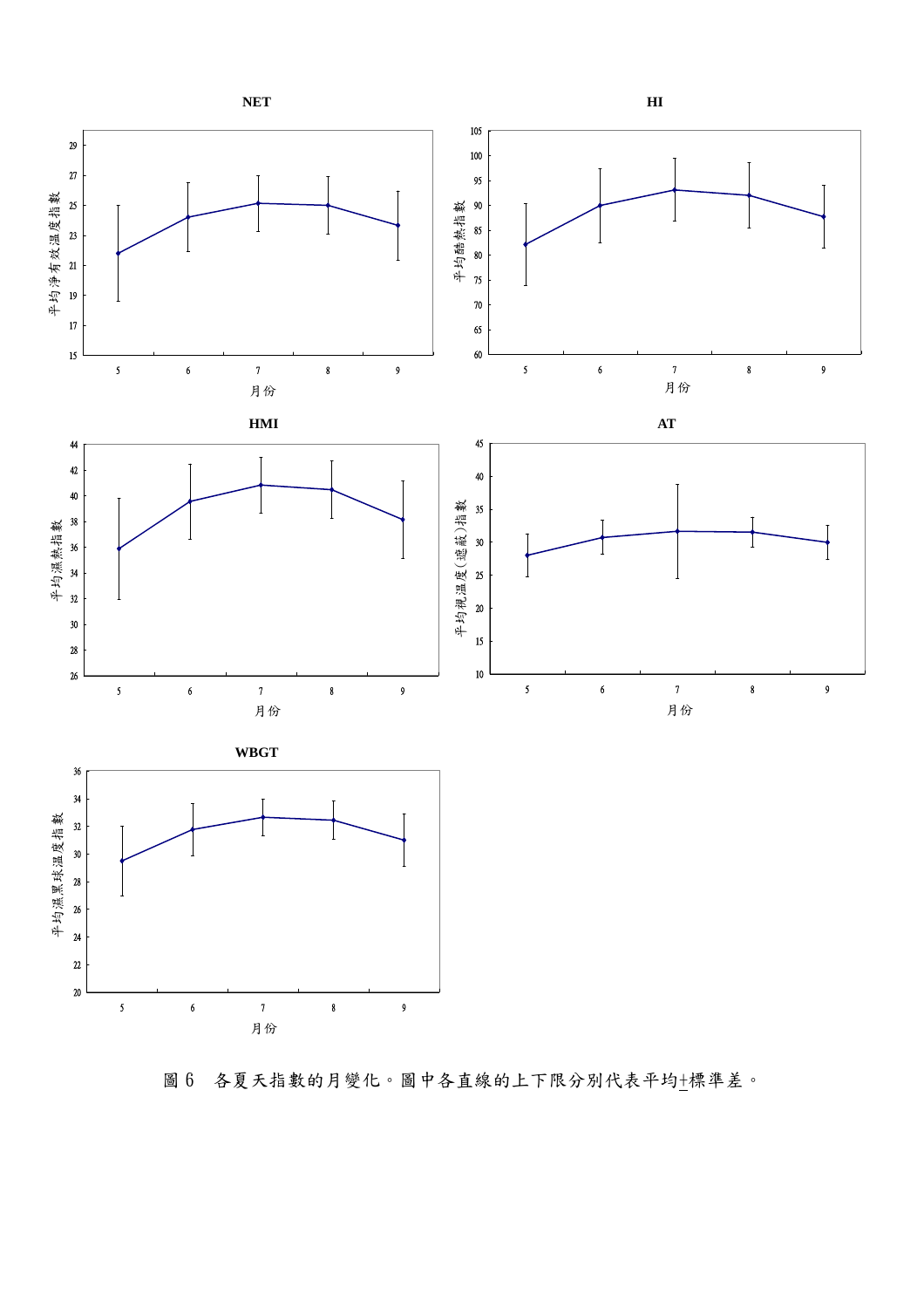

圖 7. 1968-2004 年、1968-1982 年及 1983-2004 年冬天各指數的長期趨勢。